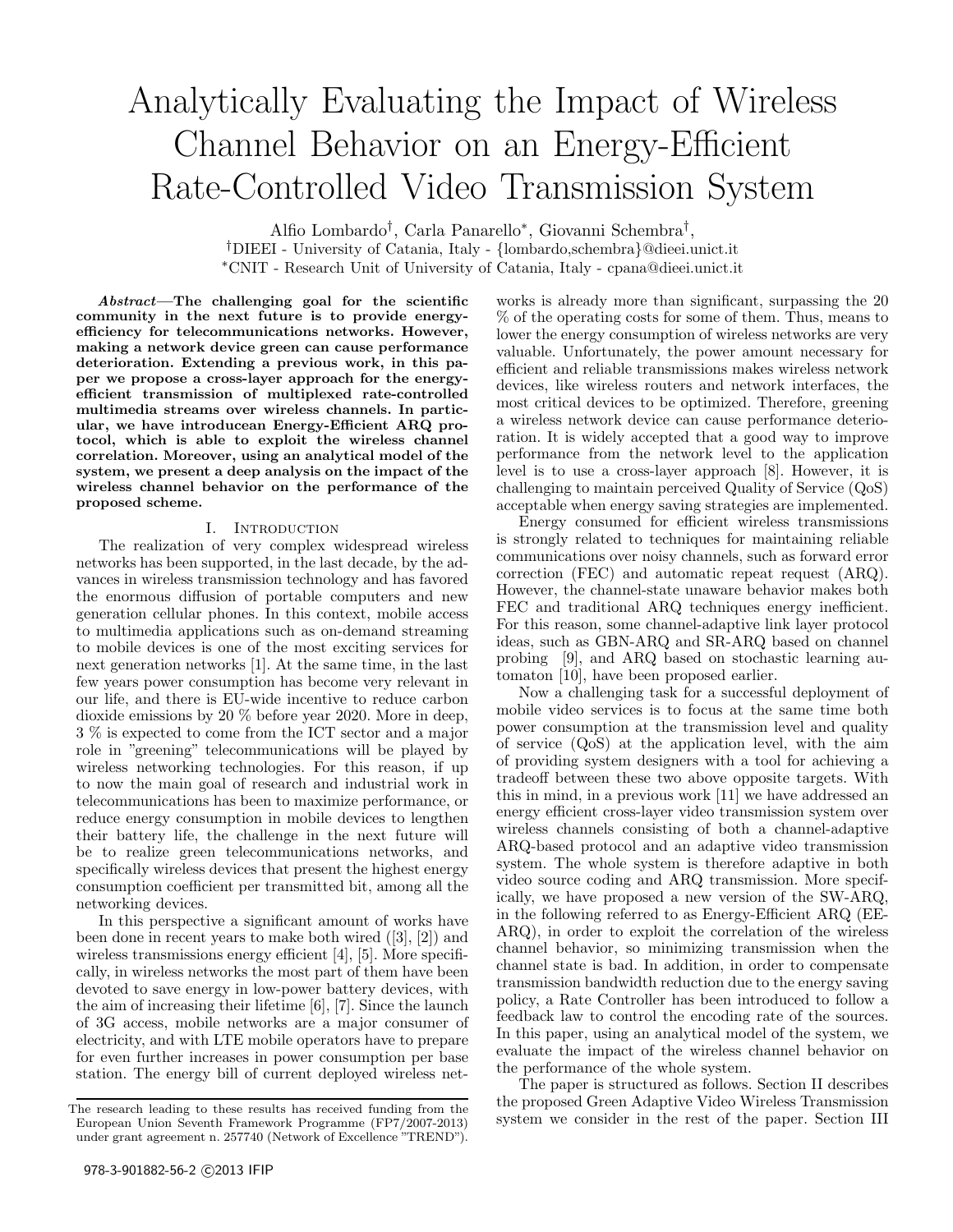introduces the Markov model of the system and defines the main performance parameters regarding both video encoding quality, queue, ARQ transmission and consumed power. In Section IV the model is then applied to a case study to evaluate the performance of a real case, and derive some guidelines on choosing the best parameter configuration according to the wireless channel characteristics. Finally, Section V concludes the paper.

### II. System Description

In this section we will describe the *Green Adaptive Video Wireless Transmission* system we consider in the rest of the paper. It is constituted by a *Video Multiplexer* loaded by *V Adaptive Video Sources* connected to it through high-speed low-delay links. The *Video Multiplexer Queue* is served by a wireless channel with time-variant bit error rate (BER) behavior; channel losses are managed with the Automatic Repeat reQuest (ARQ) protocol. The wireless output link constitutes the system bottleneck. When channel conditions get worse, more retransmissions are needed and the Video Multiplexer queue length increases. In order to avoid congestion, video sources are adaptive, that is their emission bit rate is modified by a *Rate Controller* [12] located in the Video Multiplexer, according to the state of the Video Multiplexer Queue, with a mechanism described later in this section.

Adaptive Video Sources we are considering are any video sources that, according to a given feedback, can modify their encoding rate run time in order to change their emission rate [13], [14], [15]. Let  $\Psi$  be the encoding rate array, containing all the available emission bit rates of the video sources, and  $\Omega$  the quality array, containing the quality levels associated to the available emission bit rates, expressed in terms of peak signal to noise ratio (PSNR); let *G* be the number of encoding levels, that is, the cardinality of the sets  $\Psi$  and  $\Omega$ .

Packets coming from video sources are subdivided in *ARQ blocks* of *H* bits to be managed by the ARQ protocol. These ARQ blocks are buffered in the Video Multiplexer Queue whose dimension, defined as the maximum number of blocks that can be accommodated in the queue and in the server facility, is *K*. Let *C* be the transmission rate on the wireless link, expressed in bits per second. Thus the time needed to transmit one ARQ block is  $\Delta_{ARQ} = H/C$ .

In the considered scenario the most appropriate version of ARQ is the stop-and-wait ARQ (SW-ARQ) because delays introduced by it are not too high, given that link propagation delays are negligible as compared to the ARQ block transmission time; on the other hand it ensures that packets are received at destination in the same order as they were sent by the transmitter.

In this paper we propose a modified version of the SW-ARQ protocol, in order to make it energy efficient. We will refer to this new protocol as EE-ARQ (Energy-Efficient ARQ). The motivation at the base of it is that the quality behavior of the underlying wireless transmission channel is a strongly-correlated stochastic process, that is, the same signal-to-noise ratio (SNR) level is maintained for a period that is very long as compared to the transmission duration of a single ARQ block. For this reason, if a transmission has failed, it is highly likely that an immediately successive attempt will follow the same sort. Starting from this consideration, we propose to use a retransmission policy where the transmission is attempted with a probability depending on the number of previous attempts. In such a way, the sender deduces the state of the channel and transmits more rarely when the channel is considered bad. More specifically, as in the classical SW-ARQ protocol, let  $\rho$  be the counter of transmission attempts already done for the same ARQ block ( $\rho = 0$  when the block is transmitted for the first time). The counter  $\rho$  is incremented by one at each retransmission attempt, and reset to zero when a block is removed from the service facility because successfully transmitted or discarded because the maximum number of retransmissions,  $s_{MAX}^{(R)}$ , has been reached. According to the new EE-ARQ protocol, in a generic instant when the sender should transmit a block according to the classical SW-ARQ protocol, the transmission is attempted with a probability  $\wp^{(Tx)}(\rho)$  depending on the number of previous attempts,  $\rho$ . It is defined as:

$$
\wp^{(Tx)}(\rho) = \frac{1}{Tx_{law}(\rho)}\tag{1}
$$

where  $Tx_{law}(\rho)$  is the transmission law associated to the retransmission policy. In this paper we consider and analyze a retransmission policy similar to the exponential backoff adopted by IEEE 802.3 CSMA/CD protocol. More specifically, the transmission law, i.e. the denominator of the probability to attempt a transmission, increases exponentially with the number of previous attempts of retransmission. It is defined as:

$$
Tx_{law}(\rho) = \gamma^{\rho}, \text{ with } \gamma \ge 1 \text{ and } \rho \in \{0, \dots, s_{MAX}^{(R)}\} \quad (2)
$$

Using this law allows the sender to deduce the state of the channel to transmit more rarely when the channel is bad. As we will see in Section IV, the choice of *γ* have a strong impact on the overall system performance in terms of both application quality and energy consumption.

As already observed so far, the task of the *Rate Controller* is to control the emission bit rate of the video sources with the target of maintaining the queue length as much constant as possible, avoiding situations in which the buffer empties or overflows due to some channel condition variations. To this purpose the Rate Controller periodically monitors the state  $s_Q$  of the Video Multiplexer Queue, defined as the number of ARQ blocks which are present in the queue and in the service facility; based on it, the Rate Controller implements a feedback law that determines at each time slot whether sending "rate-increase" or "ratedecrease" feedback messages to the video sources. In order to tune the system reaction time, the Rate Controller decides the number of sources that have to change their rates. More specifically, at each time slot, the Rate Controller first decides the kind of message to send to the video sources according to the state of the queue: when *s<sup>Q</sup>* is less than *K/*2, it sends "rate-increase" messages, while it sends "rate-decrease" messages when *s<sup>Q</sup>* is greater than  $K/2$ , where *K* has been defined as the maximum number of blocks that can be accommodated in the queue and in the server facility. No messages are sent when  $s_Q = K/2$ . Then the Rate Controller decides the number of sources that have to receive the above messages. This number is calculated as  $\tilde{v}(s_Q) = \phi \cdot f_{law}(s_Q)$ , where  $f_{law}(s_Q)$ is the per-source feedback law mask, shown in Fig. 1.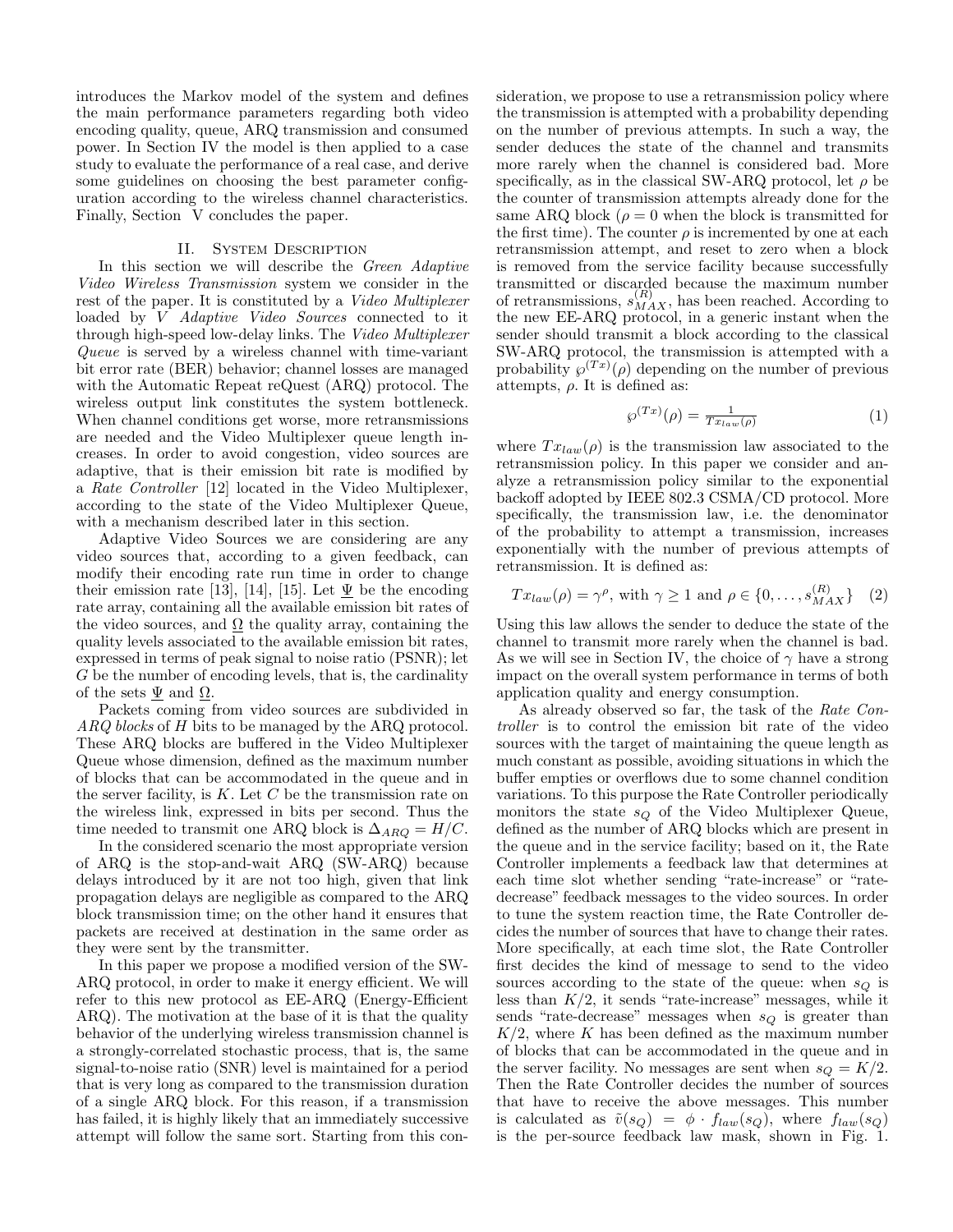

Fig. 1. Feedback law

The coefficient  $\phi \in \{1, \dots, V\}$  allows the Rate Controller to decide the maximum number of sources that can be contacted simultaneously.

Since the number  $\tilde{v}(s_Q)$  may not be an integer, it is rounded to one of the closest integer values with probabilities proportional to its distance from them. So the final number of sources that have to change their rate is given by:

$$
v(s_Q) = \begin{cases} \left\lfloor \tilde{v}(s_Q) \right\rfloor & \text{with probability: } 1 - \wp_V(s_Q) \\ \left\lfloor \tilde{v}(s_Q) \right\rfloor + 1 & \text{with probability: } \wp_V(s_Q) \\ 0 & \text{otherwise} \end{cases} \tag{3}
$$

where  $\wp_V(s_Q) = \tilde{v}(s_Q) - [\tilde{v}(s_Q)],$  and  $[x]$  indicates the maximum integer lower than or equal to  $x$ . The  $v(s_Q)$ sources to be contacted are randomly chosen among the *V* sources loading the buffer, starting from the ones encoding at the highest bit rate if  $s_Q \in \left[\frac{K}{2}, K\right]$ , or from the ones encoding at the lowest bit rate, if  $s_Q \in [0, \frac{K}{2}]$ .

# III. System Model

In this section we describe the Markov model the Green Adaptive Wireless Transmission system described in the previous section, and in the following indicated as  $\Sigma$ . For space problems, we limit to briefly introduce the model, referring the reader to [16] for details. As already said, it is a queueing system loaded by an aggregate of *V* video adaptive sources, and served by a wireless channel with the energy efficient EE-ARQ mechanism described so far. The model is defined by using the most general Markov-modulated process in the discrete-time domain, the Switched Batch Bernoulli process (SBBP) [17]. The socalled ARQ reaction period, indicated as  $\Delta$ , and defined as the time needed to transmit an ARQ block and receive the relative ack on the wireless link, is used as the time slot.

Let us define the following processes: 1) the *queue drain process* of this system, *N*(*p*), representing the number of ARQ blocks removed from the system in the *p*-th slot; 2) the emission process of the Adaptive Source aggregate,  $W(p)$ , representing the number of ARQ blocks sent to the queue from the source aggregate during the *p*-th slot. A complete description of the system  $\Sigma$  at the *p*th slot requires a two-dimensional Markov chain, whose state in the generic *p*-th slot is defined as  $S^{(\Sigma)}$  $\sqrt{2}$  $(p) =$  $S^{(W)}(p), S^{(S)}(p)$ , where:

- $S^{(W)}(p)$  is the state of the underlying Markov chain of the adaptive source aggregate emission process  $W(p)$ . It is a vector of *G* elements; the *q*-th element, for  $q \in$ *{*1*, ..., G}*, represents the number of sources using the *g*-th encoding level for the frame to be encoded in the *p*-th slot;
- $S^{(S)}(p)$  is the state of the Markov chain of the queueing system process; it is a two-dimensional Markov chain defined as  $\underline{S}^{(S)}(p) = (S^{(Q)}(p), \underline{S}^{(N)}(p))$  where:
- $\circ$  *S*<sup>(*Q*)</sup>(*p*) ∈ {0, ..., *K*} is the queue state, i.e. the number of ARQ blocks in the queue and in the server facility at the *p*-th slot;
- *◦ S* (*N*) (*p*) is the state of the Markov chain characterizing the queue drain process  $N(p)$ ; it is defined as  $S^{(N)}(p) = (S^{(R)}(p), S^{(C)}(p))$ , where  $S^{(R)}(p)$  and  $S^{(C)}(p)$  are the retransmission state and the channel state, respectively.

Now, by solving the system Markov chain as shown in [16], we can derive the following main QoS parameters:

- $\overline{psnr}$ , defined as the mean peak signal-to-noise ratio characterizing the encoding process of the video sources;
- $\wp_{Loss_{ARQ}}$ , defined as the loss probability due to the fact that some ARQ blocks have been retransmitted for a number of times greater than the maximum limit  $s_{MAX}^{(R)};$
- *• ℘QueueNotEmpty*, defined as the probability the buffer is not empty.

Assuming that video sources are enough adaptive, the two above metrics,  $\wp_{Loss_{ABO}}$  and  $\wp_{QueueNotEmpty}$ , can be used to quantify the capacity of the system to maximize link utilization when the channel gets better quality, and avoid losses when the channel get worse. For example, the loss probability can be used to find the minimum acceptable channel quality that avoids buffer saturation, given a minimal video bitrate.

In order to evaluate the energy saving amount introduced by the proposed protocol, from the analytical model we derive the total power consumption as follows:

$$
\overline{\mathcal{P}} = \overline{\mathcal{P}}_{Tx_{SUCCESS}} + \overline{\mathcal{P}}_{Tx_{FAILURE}} + \overline{\mathcal{P}}_{IDLE}
$$
 (4)

where  $\mathcal{P}_{Tx_{SUCCESS}} = \underline{\mathcal{P}}_{Tx} \cdot \varphi_{Tx_{SUCCESS}}$ ,  $\mathcal{P}_{Tx_{FAILURE}} =$  $\mathcal{P}_{Tx} \cdot \mathcal{P}_{Tx_{FALURE}}$ , and  $\mathcal{P}_{IDLE} = \mathcal{P}_{IDLE} \cdot \mathcal{P}_{IDLE}$  represent the power consumed during a successful transmission, a failed transmission and an ARQ transmitter IDLE state (corresponding to a state when the transmitter is idle because the queue is empty, or the EE-ARQ algorithm imposes the transmitter to not transmit in order to save power). The terms  $\mathcal{P}_{Tx}$  and  $\mathcal{P}_{IDLE}$  are input parameters, representing the power consumed in one slot to transmit an ARQ block or to be in the IDLE state, respectively. The terms  $\wp_{Tx_{SUCCESS}}$ ,  $\wp_{Tx_{FAILURE}}$  and  $\wp_{IDLE}$  are the probabilities of a successful transmission, a failed transmission and a transmitter IDLE state, respectively.

## IV. NUMERICAL RESULTS

In this section we numerically evaluate the cross-layer approach proposed for the Green Adaptive Video Wireless Transmission system. The evaluation will be carried out in terms of both quality of service and power saving, with the purpose of deducing some design guidelines on the choice of the best EE-ARQ protocol parameter, according to the given requirements specified in terms of QoS and power saving.

In the following we consider a video sequence in CIF format (352 x 288 pixels), related to a documentary captured from the BBC International Television, and encoded using the vcodec mpeg2video with the ffmpeg encoder. We have applied  $G = 3$  different encoding levels ( $\Psi =$ *{*10*,* 200*,* 400*}*kbit/s). The correspondent PSNR values are: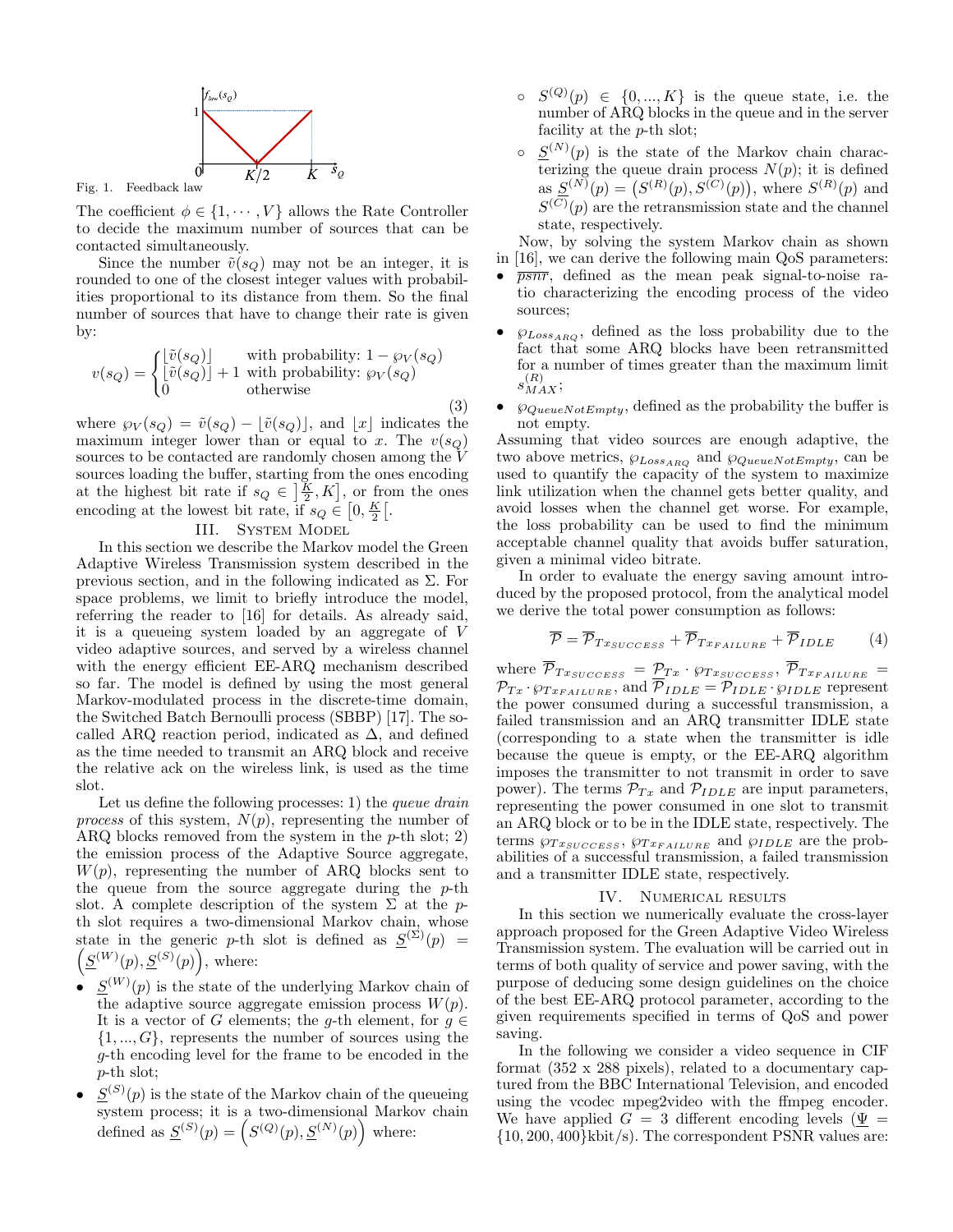

**6**

two different analyses: the first one aims at evaluating the impact of the BER, while the second one considers the influence of the channel BER time correlation. Both the analyses have been done for five different values of the parameter  $\gamma \in \{1, 1.5, 2, 4, 6\}$ . Of course, the case of  $\gamma = 1$  coincides with the classical ARQ technique, while the higher  $\gamma$ , the less aggressive the transmitter on the wireless channel in presence of losses.

In the first analysis we have taken a channel that introduces a constant BER. The analysis is done against the introduced BER. In order to evaluate the ability of our system to adapt to different channel situations, we present results for both the cases of CBR (Constant Bit Rate) encoding sources and RC (Rate Controlled) sources, i.e. sources using the proposed Rate Controller.

First we evaluate the average queue length and the probability of queue not empty. From Fig. 2 we can see the average queue length increases as the source encoding bit rate increases, whereas the feedback mechanism allows to reduce the average queue length (Fig.  $2(d)$ ), by adjusting the encoding bit-rate of sources according to the state of the channel. On the other hand, Fig. 3(d), shows that

(a) Controlled Rate (b) Controlled Rate Fig. 6. Power Consumption and Average PSNR in the Rate Controlled case  $(t_{GOOD} = 10^{-3}s)$ 

40 42

1e−005 0.0001 0.001 0.01

BER

**6**

1e−005 0.0001 0.001 0.01

BER

 $0\frac{1}{2}$  $0.2$  $\epsilon$ 

 $\Omega = \{39.5, 46.0, 49.0\}$  dB. In both the analyses we have set the number of sources to  $V = 10$ , and the buffer size to  $K = 25$  ARQ blocks. Each ARQ block is constituted by  $H = 512$  bits, the maximum number of retransmissions is  $s_{MAX}^{(R)} = 7$ . We consider a Rate Controller with the Vshaped feedback mask in Fig. 1, and we set the parameter  $\phi = 1/V$  in such a way that only one source at time is requested to change its encoding rate.

As far as the wireless transmission side is concerned, we used a channel bitrate *C* of 5Mb/s; therefore the slot duration is  $\Delta_{ARQ} = H/C = 0.1$ ms. According to [18], we assumed that the wireless interface consumes a power of  $\mathcal{P}_{Tx} = 1350$  mW during transmission, and  $\mathcal{P}_{IDLE} = 66$ mW when it is idle.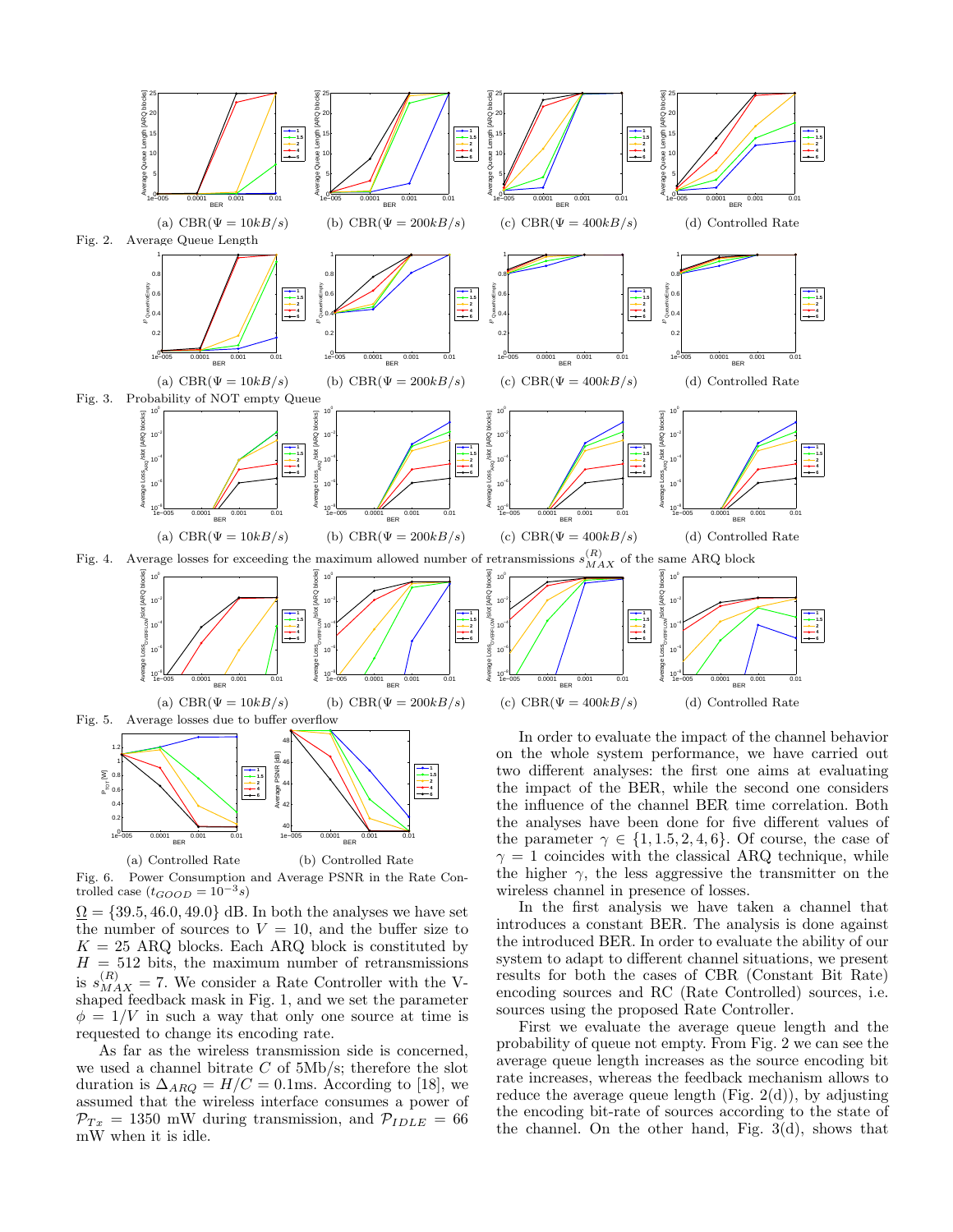

Fig. 11. Average total losses

the probability of queue not empty is always almost 1, meaning that the rate control facility of the proposed system allows sources to fully utilize the channel, i.e. no waste of bandwidth is produced by the mechanism.

Fig. 4 shows that losses for exceeding the maximum allowed number of retransmissions,  $s_{MAX}^{(R)}$ , of the same ARQ, are not affected by the presence of the Rate Controller. However, the presence of the EE-ARQ, as expected, allows us to reduce the number of such losses with respect to the case of traditional ARQ (which is represented by the case with  $\gamma = 1$ ).

Fig. 5 shows that losses due to the buffer overflow increase when the source bitrate increases, whereas the rate controller is able to adjust the source sending rate according to the channel and buffer conditions so reducing losses (Fig.  $5(d)$ ).

Finally Fig. 6 shows the power consumption and the average PSNR in the case of rate controlled source. We can see that the EE-ARQ is able to reduce the power consumption with respect to the traditional ARQ, while the performance degradation remain acceptable.

The second analysis we have carried out through the proposed analytical model regards the impact of the correlation properties of the channel on the performance of the whole system. To this purpose we have considered the case of  $\overline{T}_{BAD} = \overline{T}_{GOOD}$ . Fig. 7 shows the average queue length as function of  $\overline{T}_{BAD}$ .

Regardless to the specific value of the BER in the BAD state, the average queue length is not affected by the correlation of the channel. However, when channel